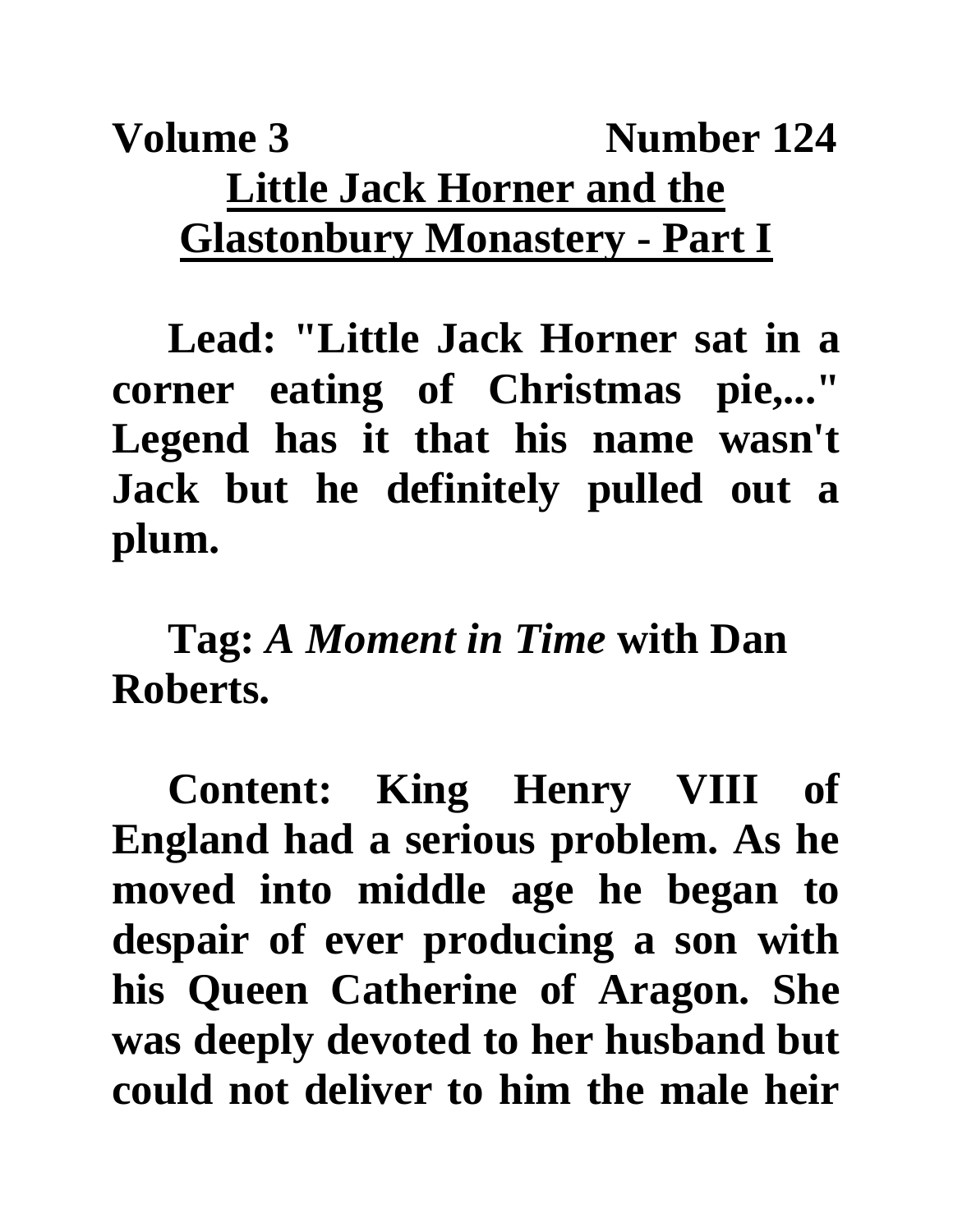**which he was convinced would secure his family's lock on the English throne into the future. After repeated attempts to convince Pope Clement VII to dissolve his marriage, he renounced the jurisdiction of the Roman Catholic Church. With the Act of Supremacy in 1534, the King, not the Pope, became head of the Church in England. With this new power he divorced Catherine and married Anne Boleyn. Anne did not give him a son, but her successor, Jane Seymour, did and Henry considered his dynastic problems largely solved.**

**The transfer of authority from the Pope to the King posed another problem, one which Henry quickly turned to his advantage. Catholic**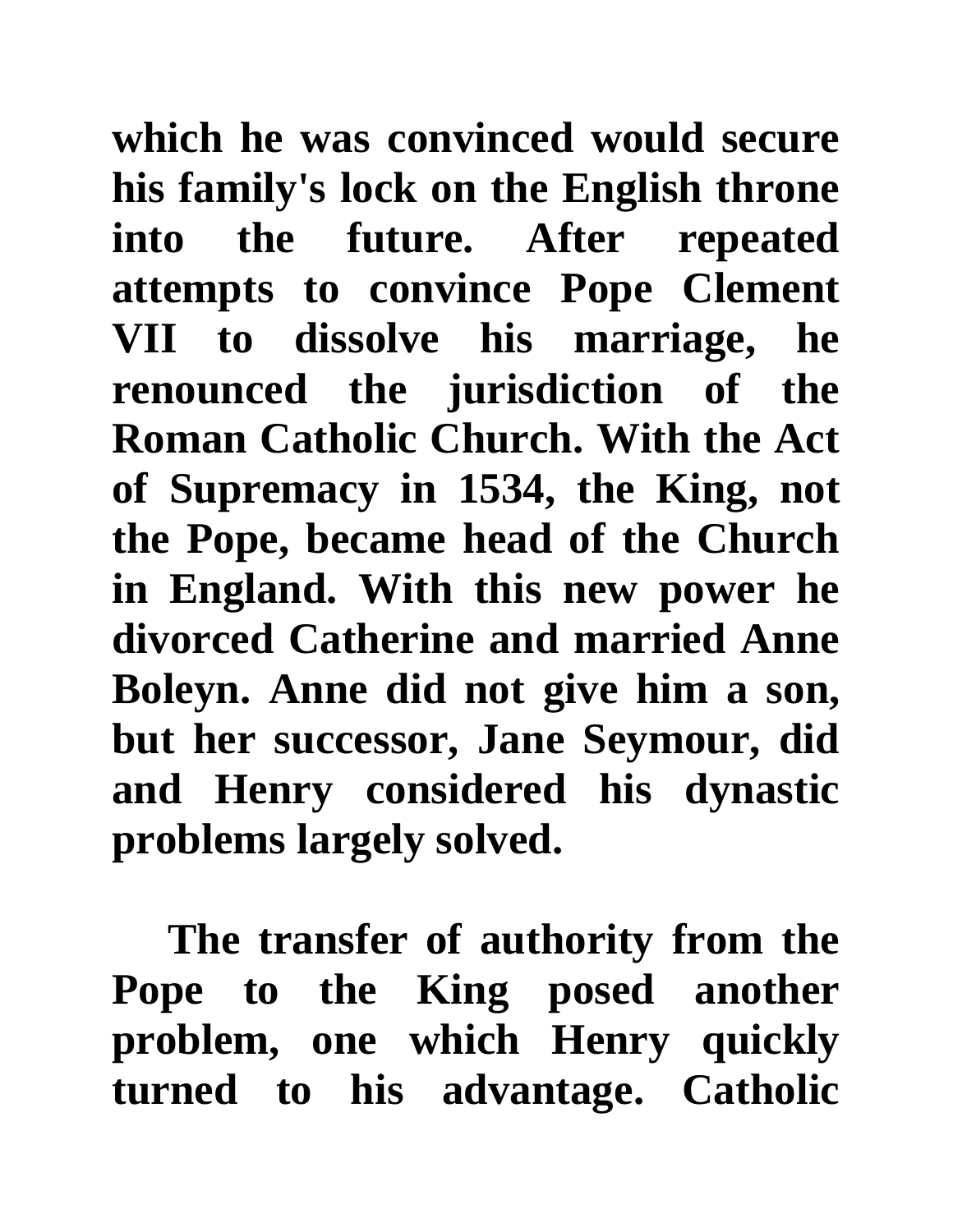**clergy for the most part are divided into two main groups. Secular priests work "out in the world" and are governed through the chain of authority from the lowest parish priest up through the ranks to the Pope. As Supreme head of the Church Henry could more easily command the loyalty of this group, but the regular clergy were a different matter. They lived apart, in monasteries, and took their orders more directly from the Pope. Henry correctly saw that if he ever were to exercise control over the Church in England he had to get rid of the monasteries, seditious outposts of an enemy power. They were also very wealthy. Over the centuries gifts from rich and poor alike had given the monasteries rich endowments and**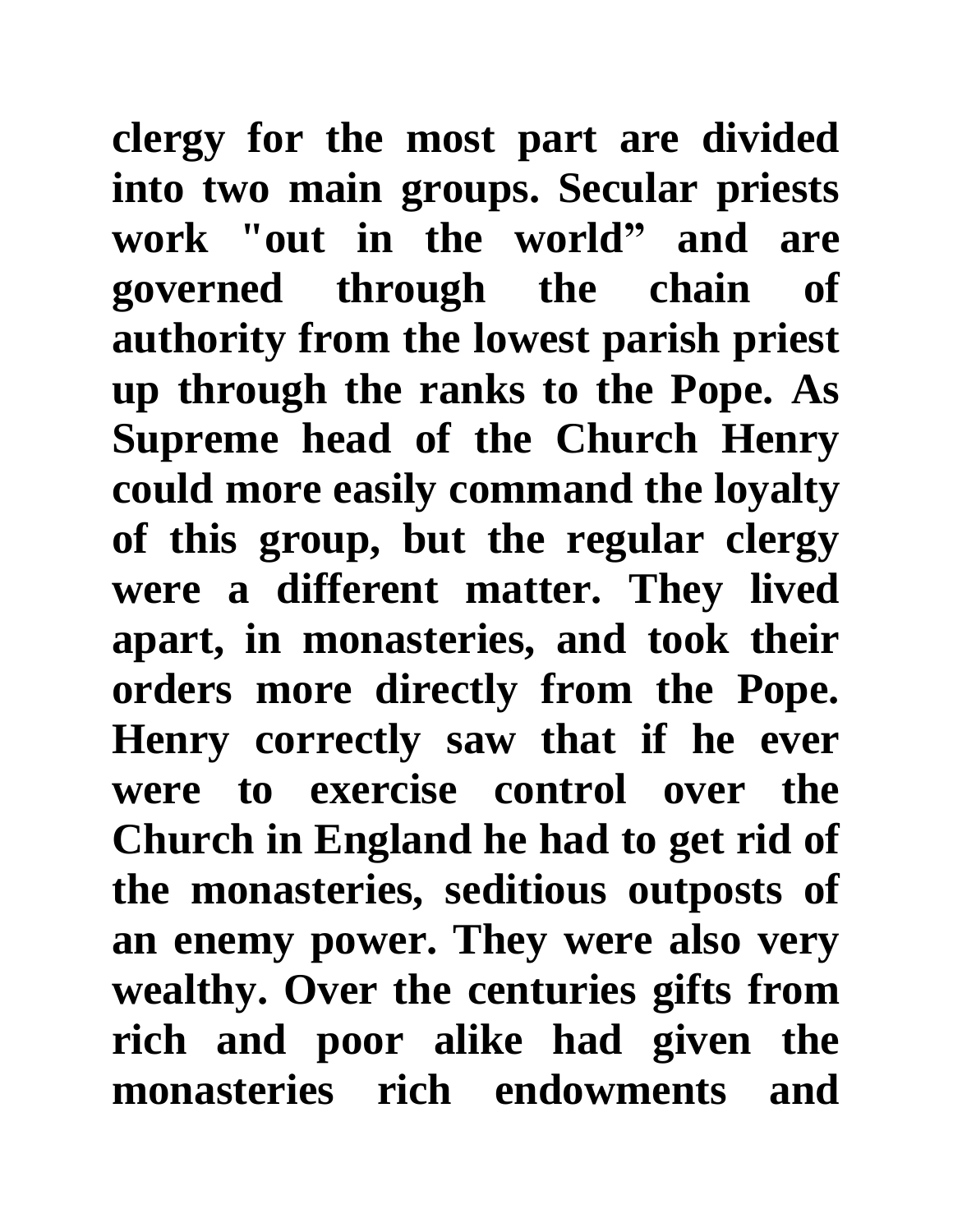**control over great chunks of valuable land. By dissolving the monasteries, the King could rid himself of a potential challenge to his authority and fill the ever needy royal treasury. In 1536 he confiscated the smaller monasteries, in 1539 the larger ones. One of the last and richest was Glastonbury. Its abbot, Richard Whiting, was a stubborn man and to get rid of him Henry relied upon the treachery of Whiting's steward, Thomas Horner, whose betrayal may be remembered in a famous nursery rhyme. Next time: The prize at Glastonbury.**

**At the University of Richmond, this is Dan Roberts.**